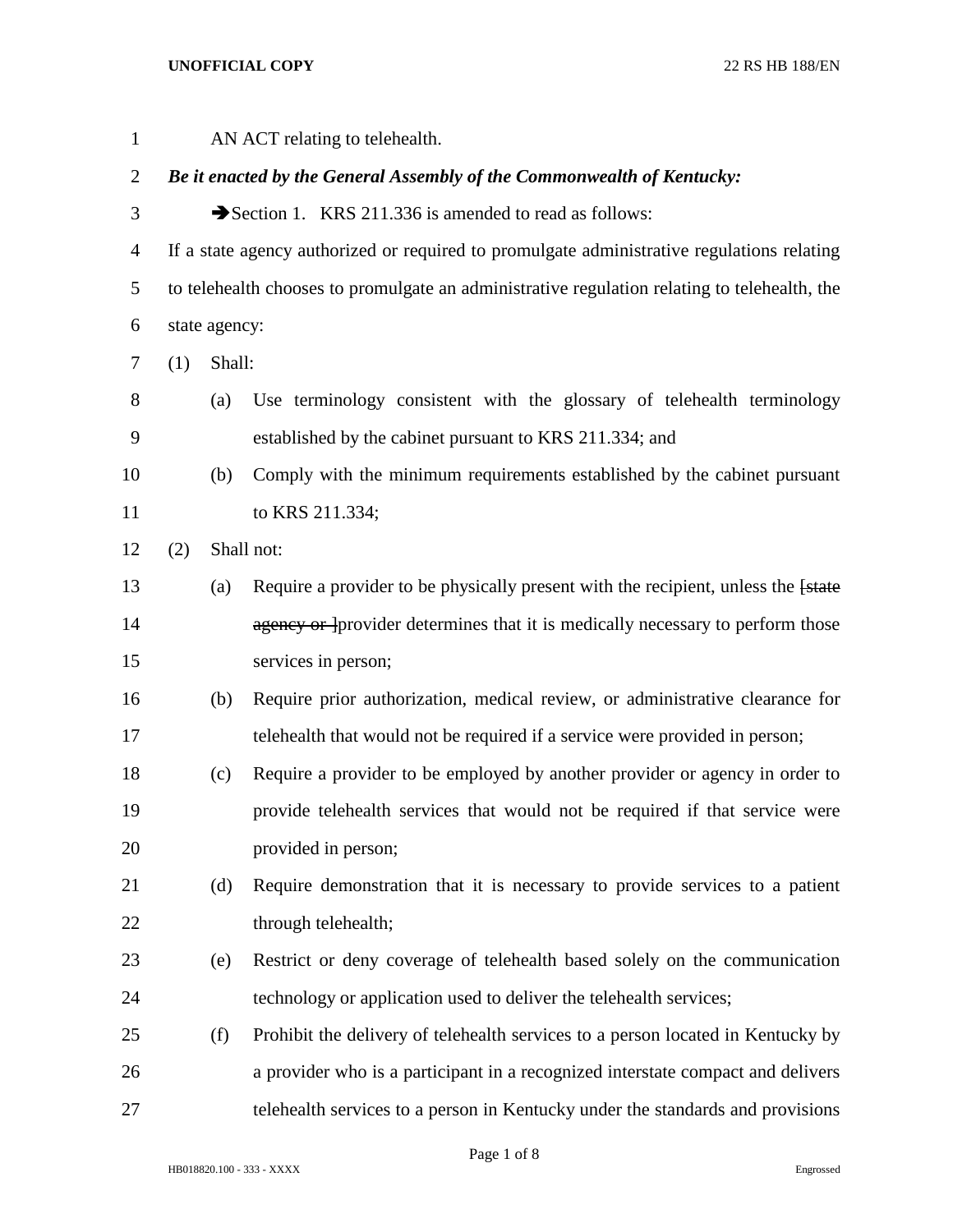| $\mathbf{1}$   |     |     | of that interstate compact;                                                          |
|----------------|-----|-----|--------------------------------------------------------------------------------------|
| $\overline{2}$ |     | (g) | Prohibit an insurer or managed care organization from utilizing audits for           |
| 3              |     |     | medical coding accuracy in the review of telehealth services specific to audio-      |
| 4              |     |     | only encounters; $\left\{ -\alpha \right\}$                                          |
| 5              |     | (h) | Require a provider to be part of a telehealth network; [ and]                        |
| 6              |     | (i) | <b>Prohibit the delivery of telehealth services to a person who is a permanent</b>   |
| 7              |     |     | <u>resident of Kentucky who is temporarily located outside of Kentucky by a</u>      |
| 8              |     |     | provider who is credentialed by a Kentucky professional licensure board;             |
| 9              |     | (i) | <b>Prohibit the delivery of telehealth services to a person who is not a</b>         |
| 10             |     |     | permanent resident of Kentucky who is temporarily located in Kentucky by             |
| 11             |     |     | a provider who is credentialed by a professional licensure board in the              |
| 12             |     |     | person's state of permanent residence; or                                            |
| 13             |     | (k) | Require a health care provider to be physically located in the state that he or      |
| 14             |     |     | she is credentialed in by a professional licensure board in order to provide         |
| 15             |     |     | <u>telehealth services to a person who is a permanent resident of the same</u>       |
| 16             |     |     | state. Nothing in this paragraph shall be construed to imply that the                |
| 17             |     |     | <u>Kentucky Medicaid program would be responsible for reimbursement for</u>          |
| 18             |     |     | any services provided in Kentucky by a provider not credentialed by the              |
| 19             |     |     | <b>Kentucky Medicaid program; and</b>                                                |
| 20             | (3) |     | May promulgate administrative regulations, which shall be no more restrictive than   |
| 21             |     |     | administrative regulations for providers who deliver healthcare services in person,  |
| 22             |     |     | to establish additional requirements relating to telehealth, including requirements: |
| 23             |     | (a) | For the proper use and security of telehealth;                                       |
| 24             |     | (b) | To address emergency situations, including but not limited to suicidal               |
| 25             |     |     | ideations or plans; threats to self or others; evidence of dependency, neglect,      |
| 26             |     |     | or abuse; or other life-threatening conditions;                                      |
| 27             |     | (c) | To prevent waste, fraud, and abuse of telehealth services, both in general and       |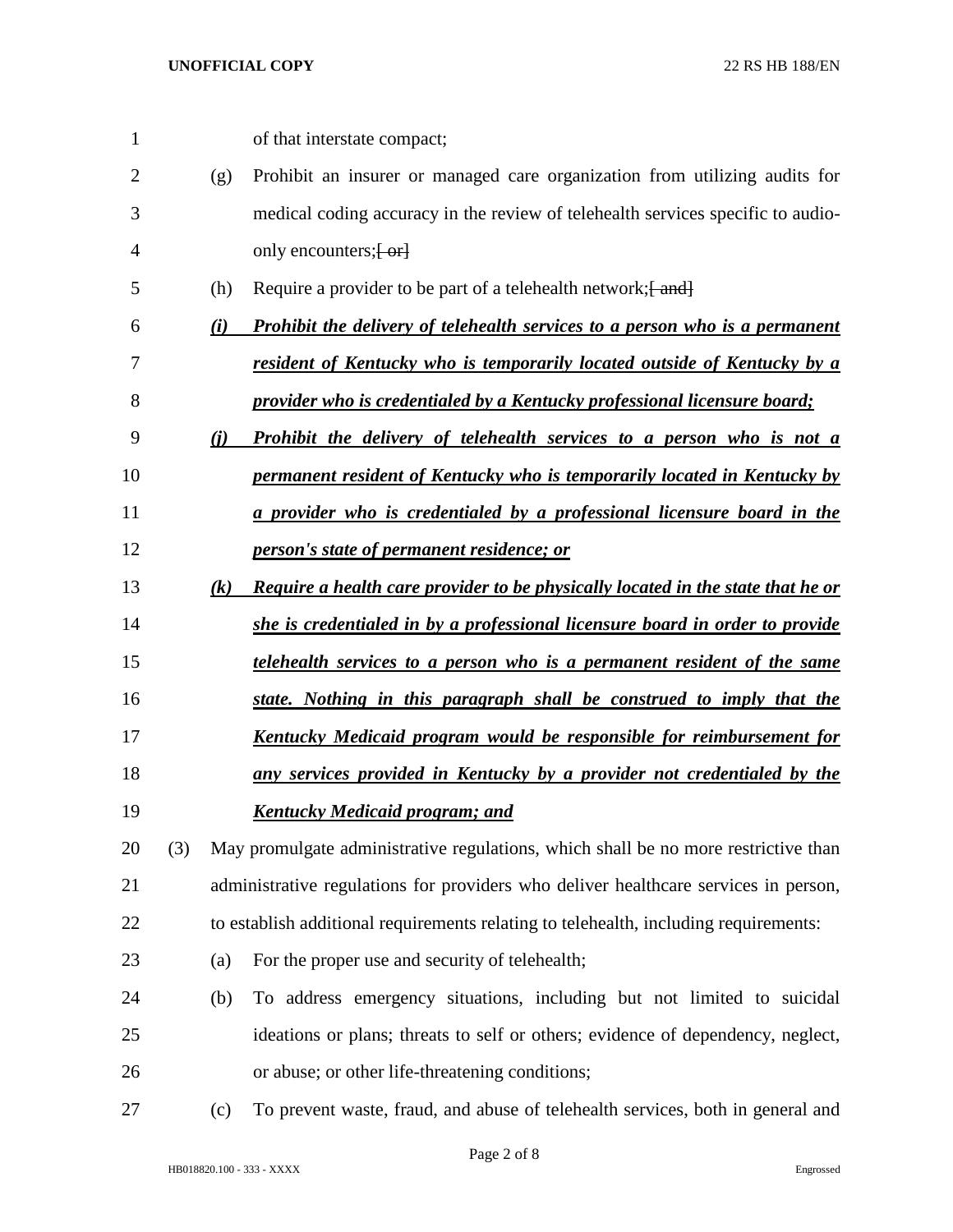| 1              |                 |     | specific to the provision of telehealth services delivered via audio-only              |
|----------------|-----------------|-----|----------------------------------------------------------------------------------------|
| $\overline{2}$ |                 |     | encounters; or                                                                         |
| 3              |                 | (d) | That a telehealth provider be licensed in Kentucky, or as allowed under the            |
| 4              |                 |     | standards and provisions of a recognized interstate compact, in order to               |
| 5              |                 |     | receive reimbursement for telehealth services.                                         |
| 6              |                 |     | SECTION 2. A NEW SECTION OF KRS 211.332 TO 211.338 IS CREATED                          |
| 7              |                 |     | TO READ AS FOLLOWS:                                                                    |
| 8              | (1)             |     | Within thirty (30) days of the effective date of this Act, the Cabinet for Health and  |
| 9              |                 |     | <b>Family Services shall promulgate administrative regulations in accordance with</b>  |
| 10             |                 |     | <b>KRS</b> Chapter 13A to add a definition of "temporarily located" to the glossary of |
| 11             |                 |     | telehealth terminology required under KRS 211.334. The definition shall                |
| 12             |                 |     | establish the parameters of being temporarily located inside or outside of             |
| 13             |                 |     | <u>Kentucky for the purpose of delivering telehealth services to a person under</u>    |
| 14             |                 |     | paragraphs (i) and (j) of subsection (2) of Section 1 of this Act.                     |
| 15             | (2)             |     | In order to comply with the deadline for the promulgation of administrative            |
| 16             |                 |     | regulations required under subsection (1) of this section, the cabinet may             |
| 17             |                 |     | promulgate emergency administrative regulations in accordance with KRS                 |
| 18             |                 |     | 13A.190.                                                                               |
| 19             |                 |     | Section 3. KRS 205.5591 is amended to read as follows:                                 |
| 20             | (1)             |     | <b>For purposes of this section, "equivalent" has the same meaning as in Section 4</b> |
| 21             |                 |     | of this Act.                                                                           |
| 22             | (2)             |     | The cabinet shall provide oversight, guidance, and direction to Medicaid providers     |
| 23             |                 |     | delivering care using telehealth.                                                      |
| 24             | $(3)$ [ $(2)$ ] |     | The Department for Medicaid Services shall:                                            |
| 25             |                 | (a) | Within thirty (30) days after June 29, 2021:                                           |
| 26             |                 |     | 1.<br>Promulgate administrative regulations in accordance with KRS Chapter             |
| 27             |                 |     | 13A<br>establish<br>requirements<br>for<br>telehealth<br>to<br>coverage<br>and         |
|                |                 |     |                                                                                        |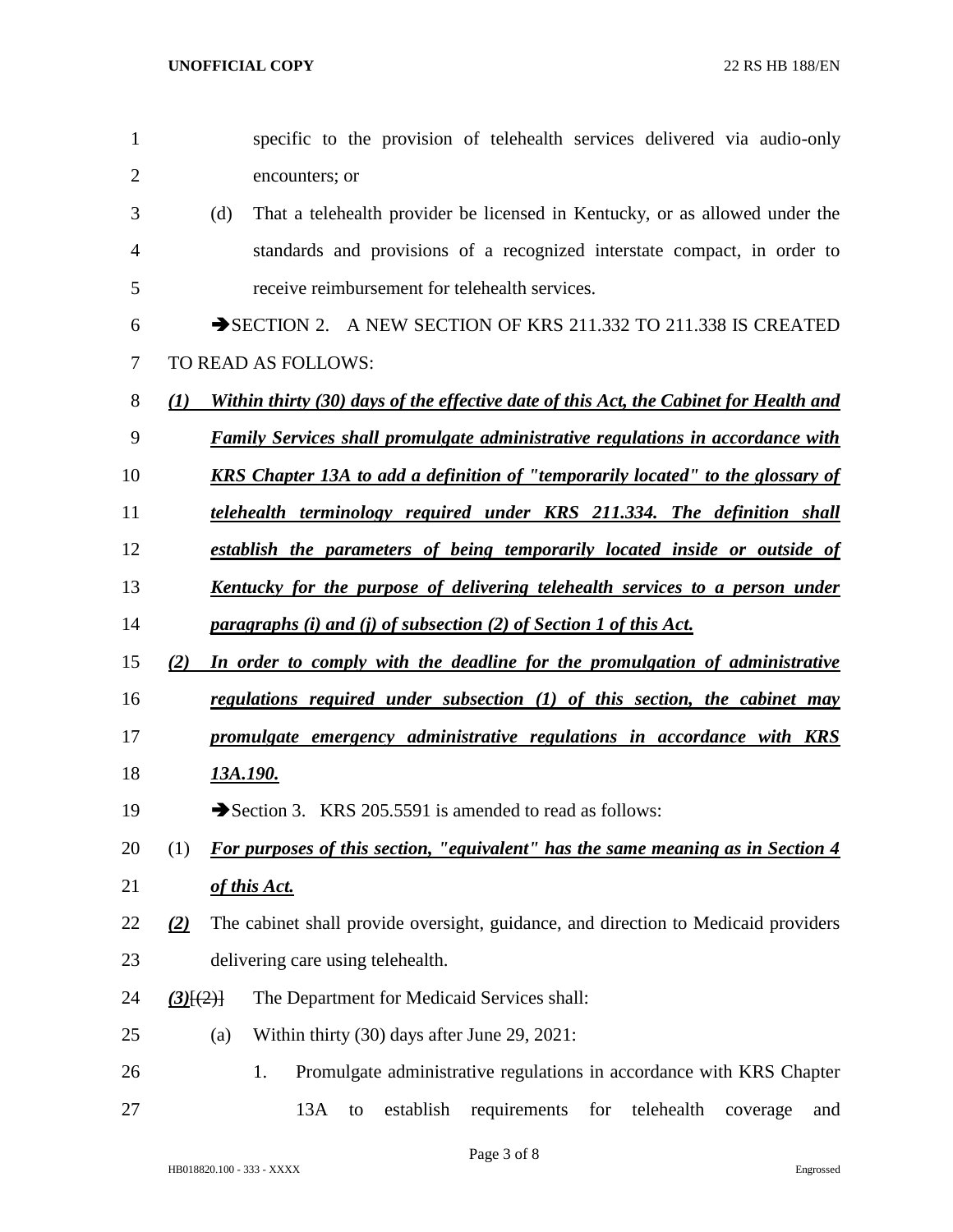| $\mathbf{1}$   |               | reimbursement rates, which shall be equivalent to coverage requirements           |
|----------------|---------------|-----------------------------------------------------------------------------------|
| $\overline{2}$ |               | and reimbursement rates for the same service provided in person unless            |
| 3              |               | the telehealth provider and the department or a managed care                      |
| $\overline{4}$ |               | organization contractually agree to a lower reimbursement rate for                |
| 5              |               | telehealth services; and                                                          |
| 6              |               | 2.<br>Create, establish, or designate the claim forms, records required, and      |
| 7              |               | authorization procedures to be followed in conjunction with this section          |
| 8              |               | and KRS 205.559;                                                                  |
| 9              | (b)           | Require that specialty care be rendered by a health care provider who is          |
| 10             |               | recognized and actively participating in the Medicaid program;                    |
| 11             | (c)           | Require that any required prior authorization requesting a referral or            |
| 12             |               | consultation for specialty care be processed by the patient's primary care        |
| 13             |               | provider and that any specialist coordinate care with the patient's primary care  |
| 14             |               | provider; and                                                                     |
| 15             | (d)           | Require a telehealth provider to be licensed in Kentucky, or as allowed under     |
| 16             |               | the standards and provisions of a recognized interstate compact, in order to      |
| 17             |               | receive reimbursement for telehealth services.                                    |
| 18             | $(4)$ $(3)$ } | In accordance with KRS 211.336, the Department for Medicaid Services and          |
| 19             |               | any managed care organization with whom the department contracts for the delivery |
| 20             |               | of Medicaid services shall not:                                                   |
| 21             | (a)           | Require a Medicaid provider to be physically present with a Medicaid              |
| 22             |               | recipient, unless the provider determines that it is medically necessary to       |
| 23             |               | perform those services in person;                                                 |
| 24             | (b)           | Require prior authorization, medical review, or administrative clearance for      |
| 25             |               | telehealth that would not be required if a service were provided in person;       |
| 26             | (c)           | Require a Medicaid provider to be employed by another provider or agency in       |
| 27             |               | order to provide telehealth services that would not be required if that service   |

Page 4 of 8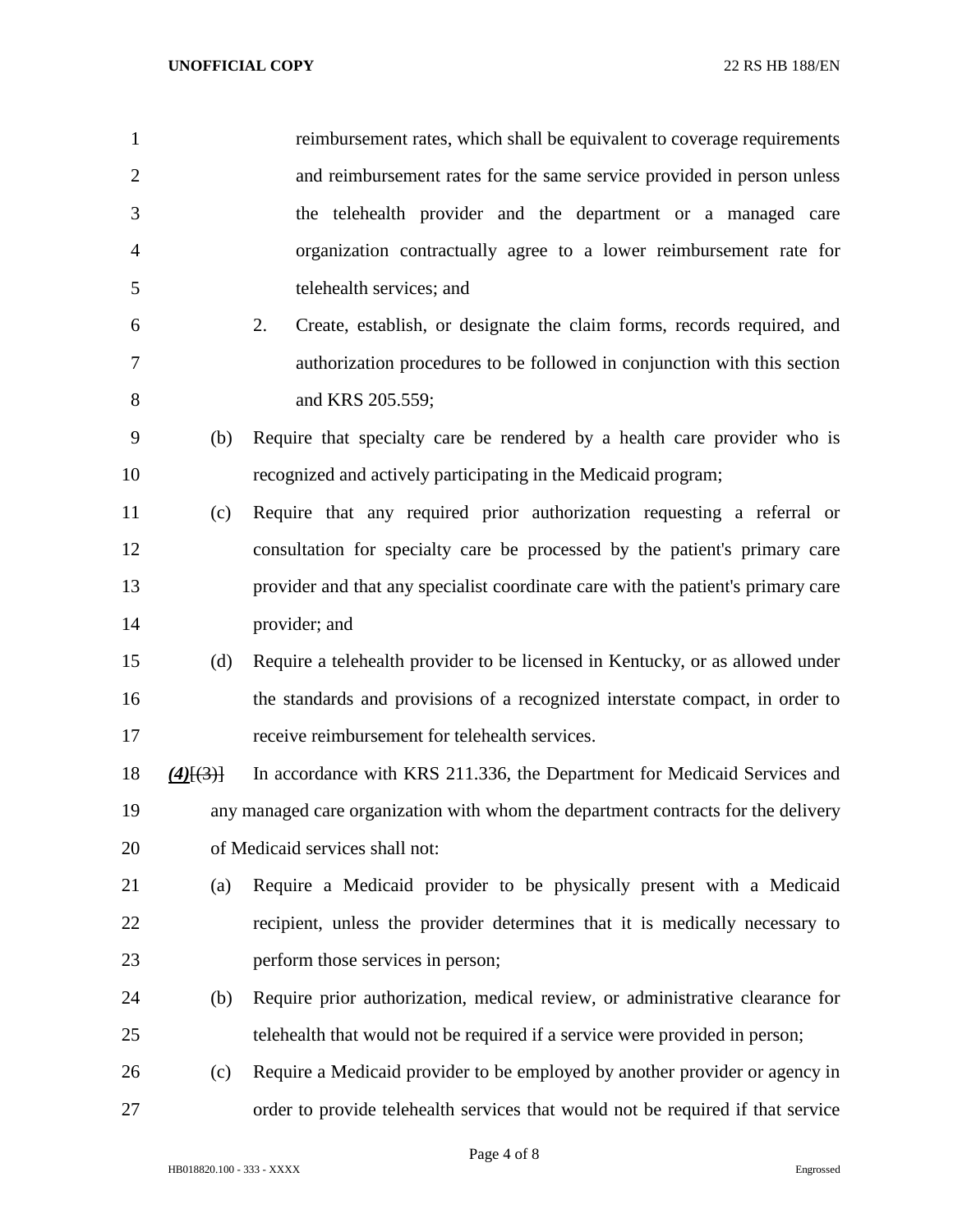| $\mathbf{1}$ |                    | were provided in person;                                                                  |
|--------------|--------------------|-------------------------------------------------------------------------------------------|
| 2            | (d)                | Require demonstration that it is necessary to provide services to a Medicaid              |
| 3            |                    | recipient through telehealth;                                                             |
| 4            | (e)                | Restrict or deny coverage of telehealth based solely on the communication                 |
| 5            |                    | technology or application used to deliver the telehealth services; or                     |
| 6            | (f)                | Require a Medicaid provider to be part of a telehealth network.                           |
| 7            | $(5)$ [ $(4)$ ]    | Nothing in this section shall be construed to require the Medicaid program or             |
| 8            |                    | a Medicaid managed care organization to:                                                  |
| 9            | (a)                | Provide coverage for telehealth services that are not medically necessary; or             |
| 10           | (b)                | Reimburse any fees charged by a telehealth facility for transmission of a                 |
| 11           |                    | telehealth encounter.                                                                     |
| 12           | $(6)$ $(5)$        | The cabinet, in implementing KRS 211.334 and 211.336, shall maintain                      |
| 13           |                    | telehealth policies and guidelines to providing care that ensure that Medicaid-           |
| 14           |                    | eligible citizens will have safe, adequate, and efficient medical care, and that          |
| 15           |                    | prevent waste, fraud, and abuse of the Medicaid program.                                  |
| 16           | $(7)$ $(6)$        | In order to comply with the deadline for the promulgation of administrative               |
| 17           |                    | regulations established in subsection $(3)$ [ $(2)$ ] of this section, the Department for |
| 18           |                    | Medicaid Services may promulgate emergency administrative regulations in                  |
| 19           |                    | accordance with KRS 13A.190.                                                              |
| 20           |                    | Section 4. KRS 304.17A-138 is amended to read as follows:                                 |
| 21           | (1)                | As used in this section:                                                                  |
| 22           | (a)                | "Equivalent" means reimbursement in an amount equal to what                               |
| 23           |                    | reimbursement would have been had the service been furnished in person                    |
| 24           |                    | by that provider at the provider's place of service;                                      |
| 25           | (b)                | "Federally qualified health center" means the same as in 42 U.S.C. sec. 1396d;            |
| 26           | $(c)$ $\{\theta\}$ | "Federally qualified health center look-alike" means an organization that                 |
| 27           |                    | meets all of the eligibility requirements of a federally qualified health center          |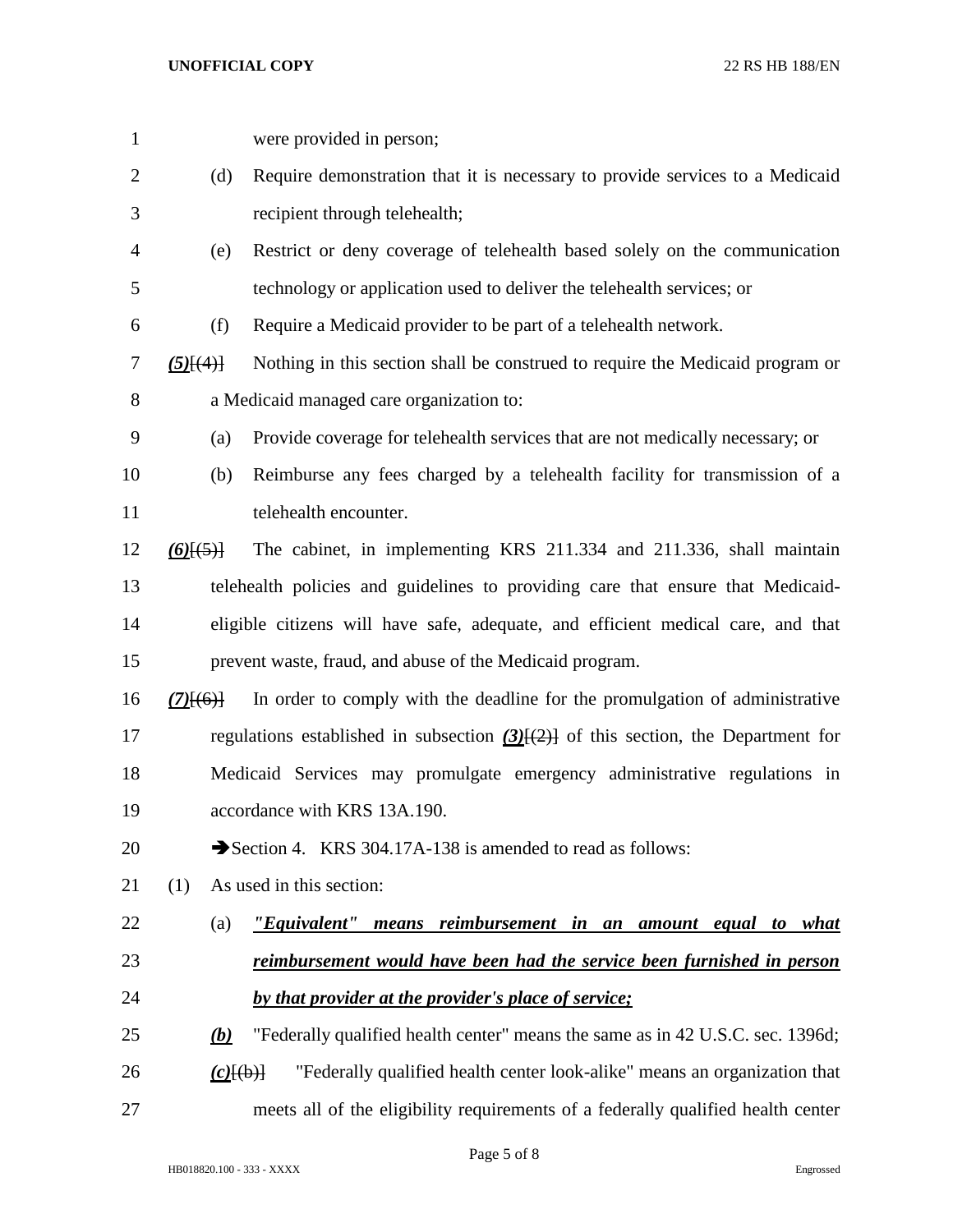| $\mathbf{1}$   |     |               | but does not receive federal grants issued pursuant to 42 U.S.C. sec. 254b;        |
|----------------|-----|---------------|------------------------------------------------------------------------------------|
| $\overline{2}$ |     | $(d)$ $\{e\}$ | "Originating site" means the site at which a Medicaid beneficiary is               |
| 3              |     |               | physically located at the time a telehealth service or telehealth consultation is  |
| 4              |     |               | provided;                                                                          |
| 5              |     | $(e)$ $\{d\}$ | "Provider" means the same as in KRS 304.17A-005 and also includes                  |
| 6              |     |               | behavioral health professionals licensed under KRS Chapters 309, 319, and          |
| 7              |     |               | 335;                                                                               |
| 8              |     | $(f)$ [(e)]   | "Telehealth" has the same meaning as in KRS 211.332; and                           |
| 9              |     | (g)(f)        | "Rural health clinic" means the same as in 42 U.S.C. sec. 1395x.                   |
| 10             | (2) | (a)           | A health benefit plan, issued or renewed on or after January 1, 2022, shall        |
| 11             |     |               | reimburse for covered services provided to an insured person through               |
| 12             |     |               | telehealth, including telehealth services provided by a home health agency         |
| 13             |     |               | licensed under KRS Chapter 216. Telehealth coverage and reimbursement              |
| 14             |     |               | shall, except as provided in paragraph (b) of this subsection, be equivalent to    |
| 15             |     |               | the coverage for the same service provided in person unless the telehealth         |
| 16             |     |               | provider and the health benefit plan contractually agree to a lower                |
| 17             |     |               | reimbursement rate for telehealth services.                                        |
| 18             |     | (b)           | Rural health clinics, federally qualified health centers, and federally qualified  |
| 19             |     |               | health center look-alikes shall be reimbursed as an originating site in an         |
| 20             |     |               | amount equal to that which is permitted under 42 U.S.C. sec. 1395m for             |
| 21             |     |               | Medicare-participating providers, if the insured was physically located at the     |
| 22             |     |               | rural health clinic, federally qualified health center, or federally qualified     |
| 23             |     |               | health center look-alike at the time of service or consultation delivery and the   |
| 24             |     |               | provider of the telehealth service or telehealth consultation is not employed by   |
| 25             |     |               | the rural health clinic, federally qualified health center, or federally qualified |
| 26             |     |               | health center look-alike.                                                          |
|                |     |               |                                                                                    |

(3) In accordance with KRS 211.336, a health benefit plan, issued or renewed on or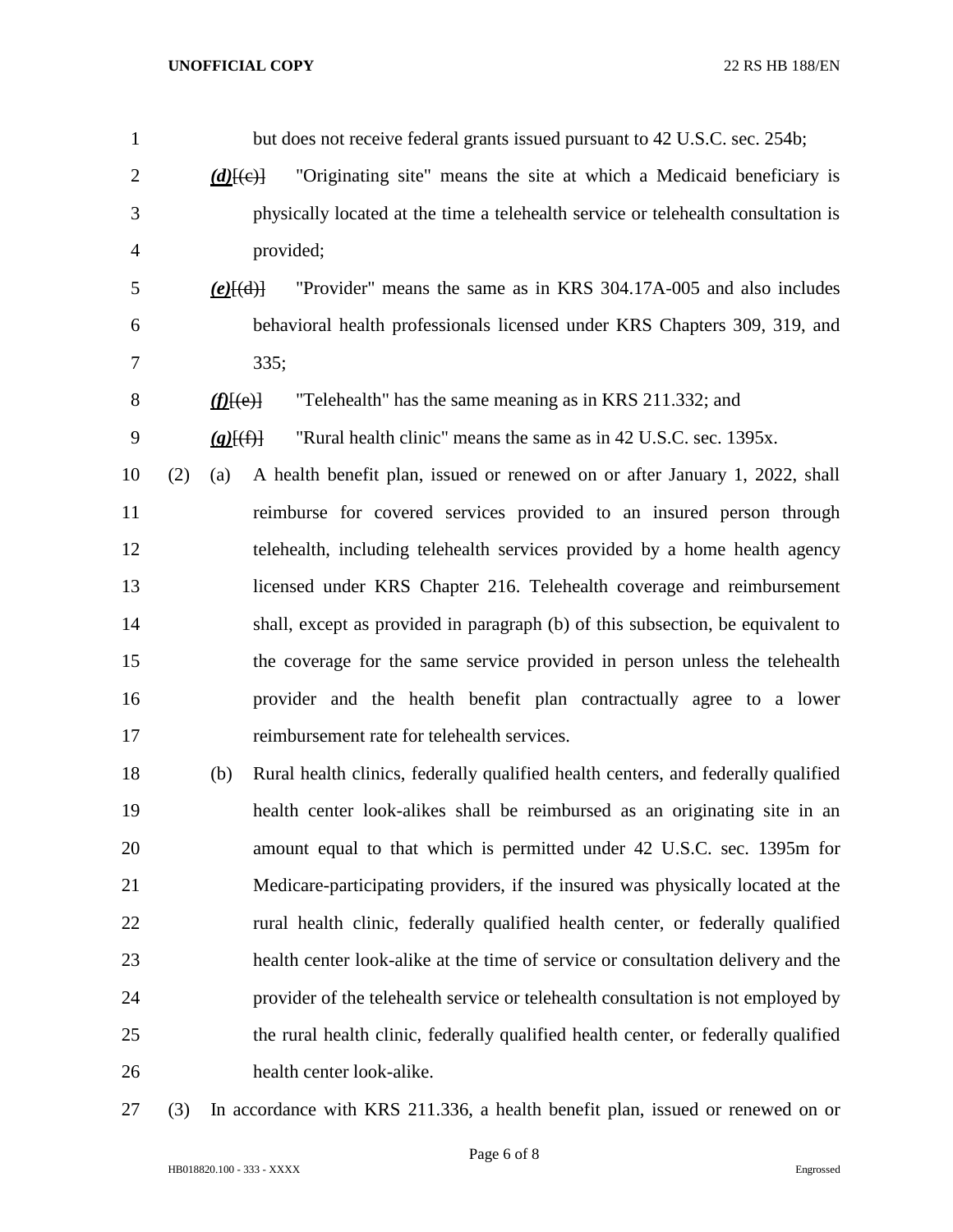after January 1, 2022: (a) Shall not: 1. Require a provider to be physically present with a patient or client, unless the provider determines that it is necessary to perform those services in person; 2. Require prior authorization, medical review, or administrative clearance for telehealth that would not be required if a service were provided in person; 3. Require demonstration that it is necessary to provide services to a 10 patient or client through telehealth; 4. Require a provider to be employed by another provider or agency in order to provide telehealth services that would not be required if that service were provided in person; 5. Restrict or deny coverage of telehealth based solely on the communication technology or application used to deliver the telehealth services; or 6. Require a provider to be part of a telehealth network; (b) Shall: 1. Require that telehealth services reimbursed under this section meet all clinical, technology, and medical coding guidelines for recipient safety and appropriate delivery of services established by the Department of 22 Insurance or the provider's professional licensure board; 2. Require a telehealth provider to be licensed in Kentucky, or as allowed under the standards and provisions of a recognized interstate compact, in order to receive reimbursement for telehealth services; and 3. Reimburse a rural health clinic, federally qualified health clinic, or

federally qualified health center look-alike for covered telehealth